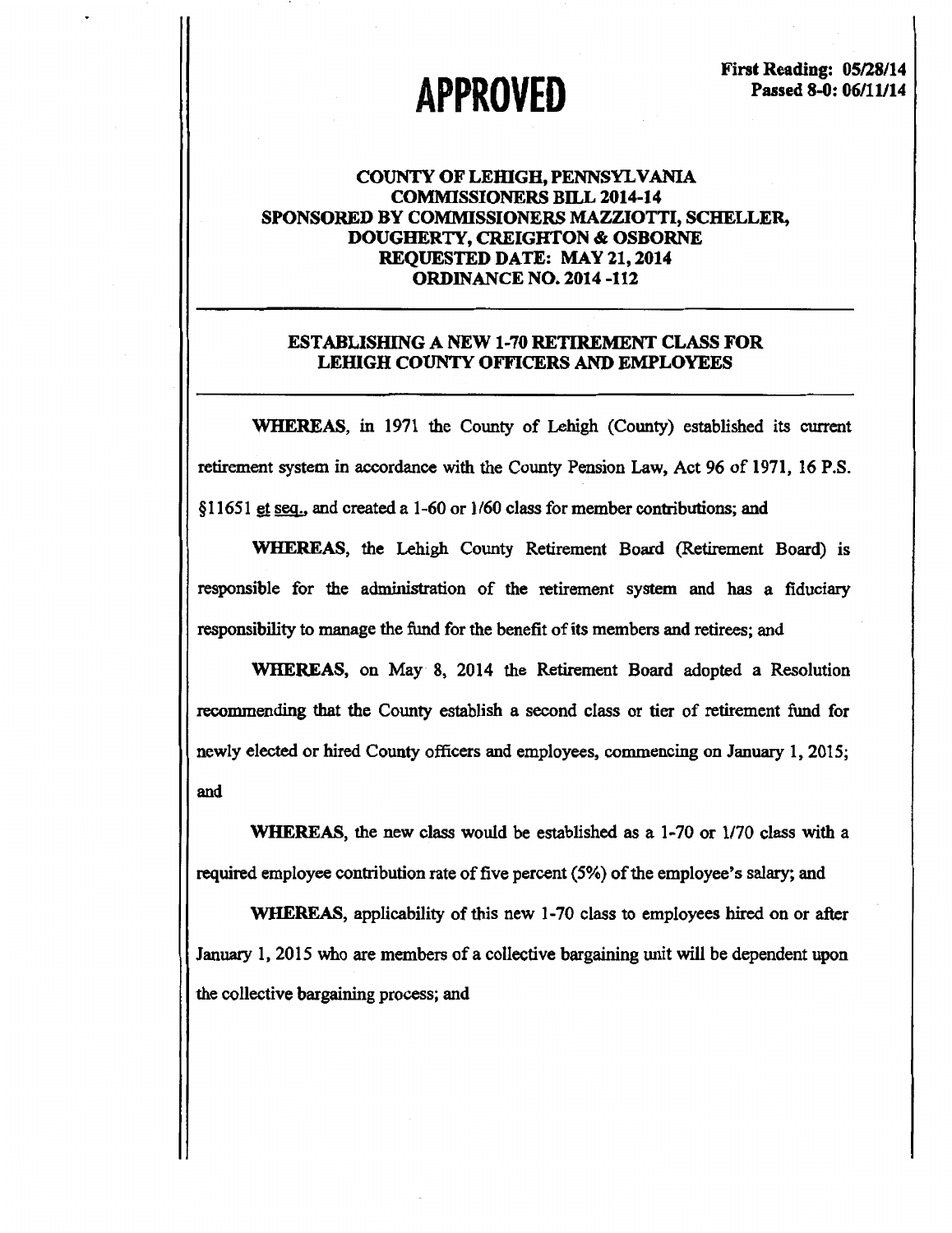WHEREAS, section 4 of the County Pension Law, 16 P.S. §11654, requires the commissioners to establish a retirement system for county employees; and

WHEREAS, because retirement benefits are considered compensation under Pennsylvania Law, ordinance approval is required to set the salary and wage levels of County officers and employees pursuant to section  $310(a)(11)$  of the Home Rule Charter.

NOW, THEREFORE, IT IS HEREBY ENACTED AND ORDAINED BY THE BOARD OF COMMISSIONERS OF THE COUNTY OF LEHIGH, PENNSYLVANIA, THAT:

1. The foregoing Whereas clauses are incorporated as if set forth in their entirety.

2. There is hereby established a second class of retirement system which shall have a 1-70 class basis. This new system shall be applicable to all employees who are hired on or after January 1, 2015 and to County officers elected after that date who are subject to the County Pension Law. Retirement benefits for employees who are covered by collective bargaining agreements shall continue to be subject to any applicable collective bargaining agreement terms. The County Executive is hereby directed to include this provision in all negotiations with the several unions representing County employees.

3. The proper officers and other personnel of Lehigh County are hereby authorized and empowered to take all such further action, including any necessary transfers of funds, and execute additional documents as they may deem appropriate to carry out the purpose of this Ordinance.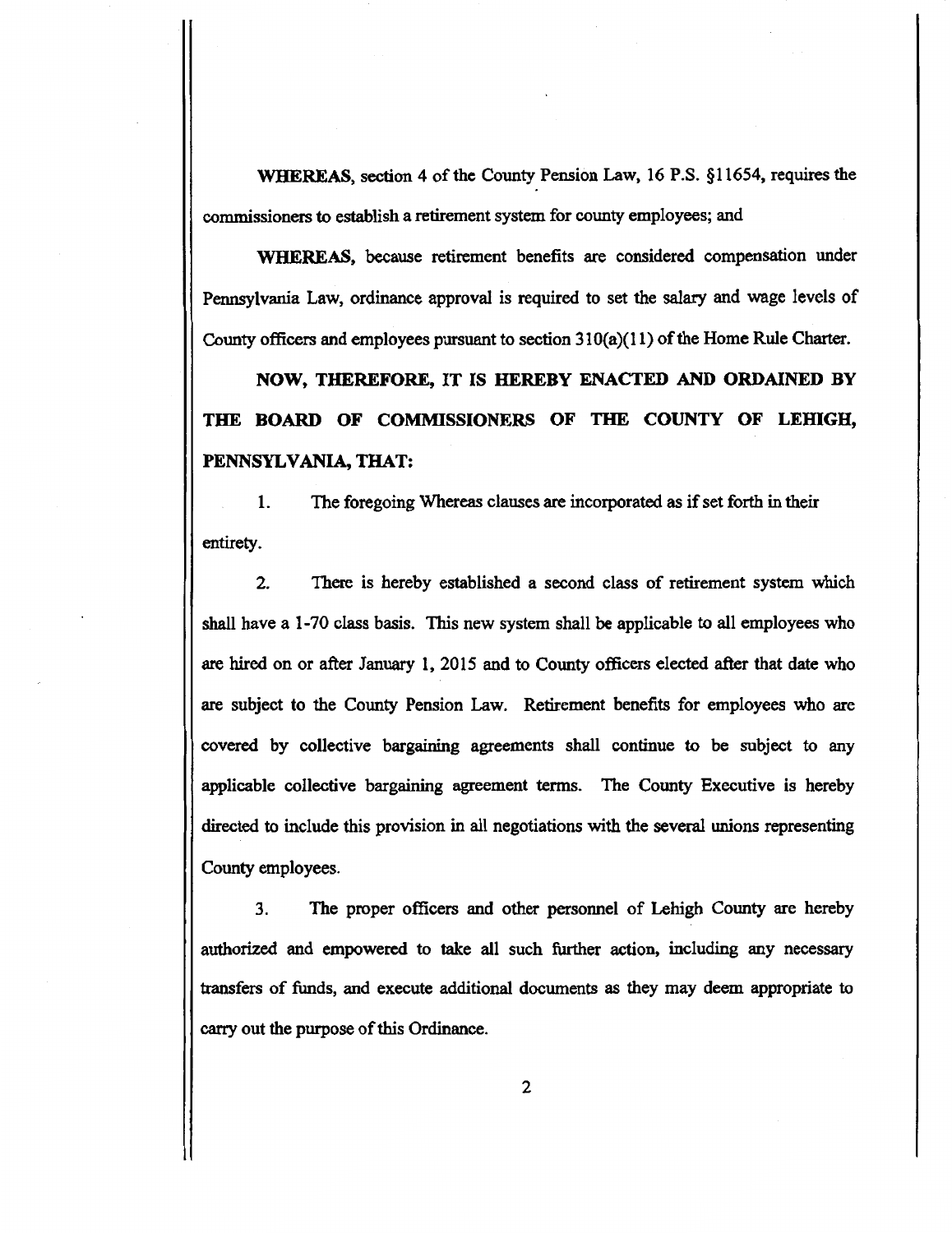4. The County Executive shall distribute copies of this Ordinance to the proper officers and other personnel of Lehigh County whose further action is required to achieve the purpose of this Ordinance.

*5.* Any Ordinance or part of any Ordinance conflicting with the provisions of this Ordinance is hereby repealed insofar as the same affects this Ordinance.

6. This Ordinance shall become effective in ten (10) days after enactment.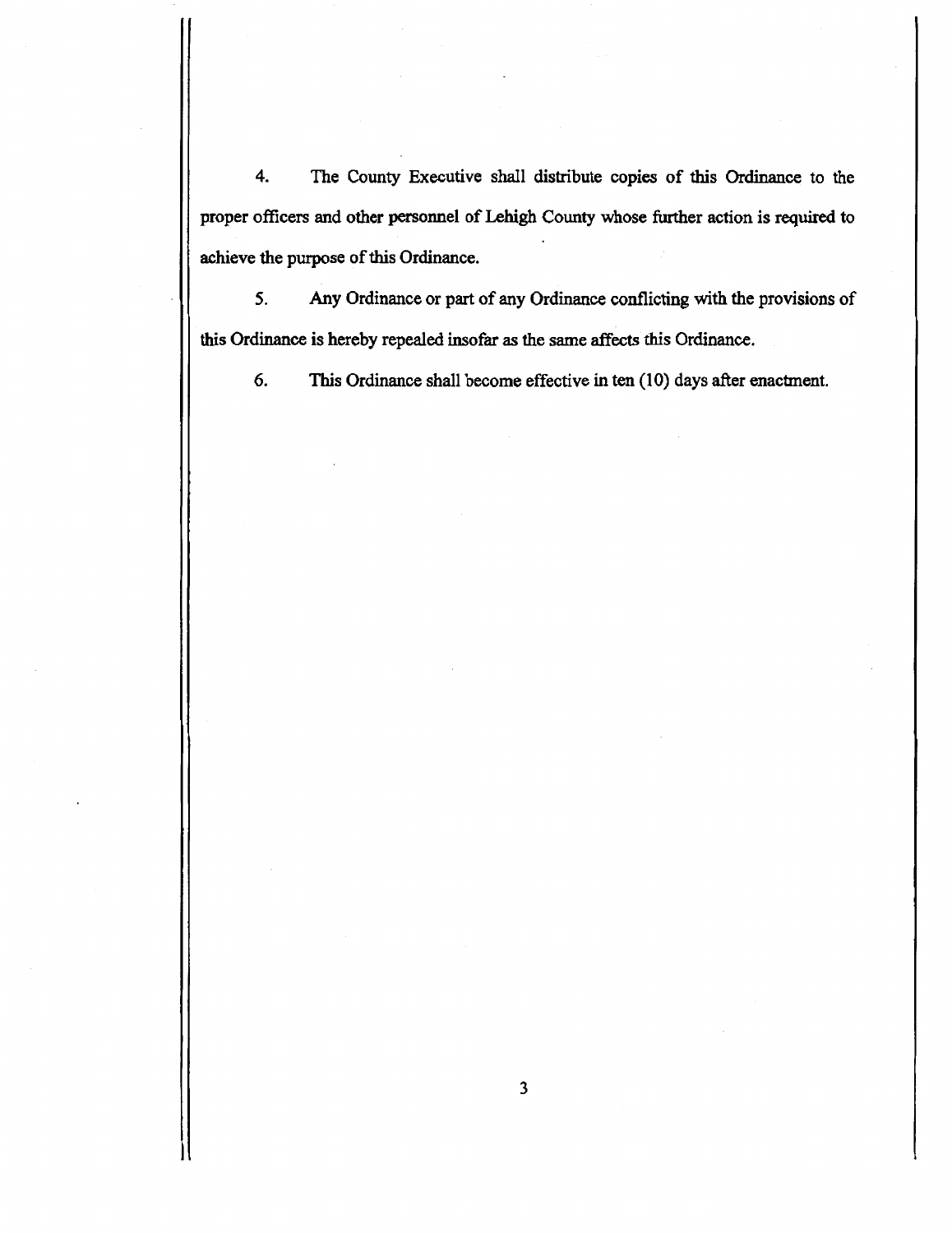**ADOPTED** this  $11<sup>th</sup>$  day of June, 2014, by the following vote: **Commissioners AYE**  $\overline{\text{MAX}}$ Geoff Brace X<br>Thomas C. Creighton, III X Thomas C. Creighton, III X<br>Percy H. Dougherty X Percy H. Dougherty X<br>
David S. Jones, Sr. X David S. Jones, Sr. X Vic Mazziotti<br>Brad Osborne<br>Lisa Scheller<br>X Brad Osborite. The Scheller \*\* X<br>- Michael P. Schware \*\* X Michael P. Schware  $\sum_{i=1}^{n}$ ::::- *:* ' •''\. .. **l''** ..  $\sum_{i=1}^{n} P_{i}$ لتي يا المستخدمة ',1..:'.·~·  $\overline{\phantom{a}}$ Clerk to the Board of Commissioners APPROVED this  $I\left(\ell^{T'}\right)$  aay of  $\lambda$ tnl  $\sum_{i=1}^n$ Thomas S. Muller County Executive ENACTED this  $16^{14}$  day of  $70\%$ 4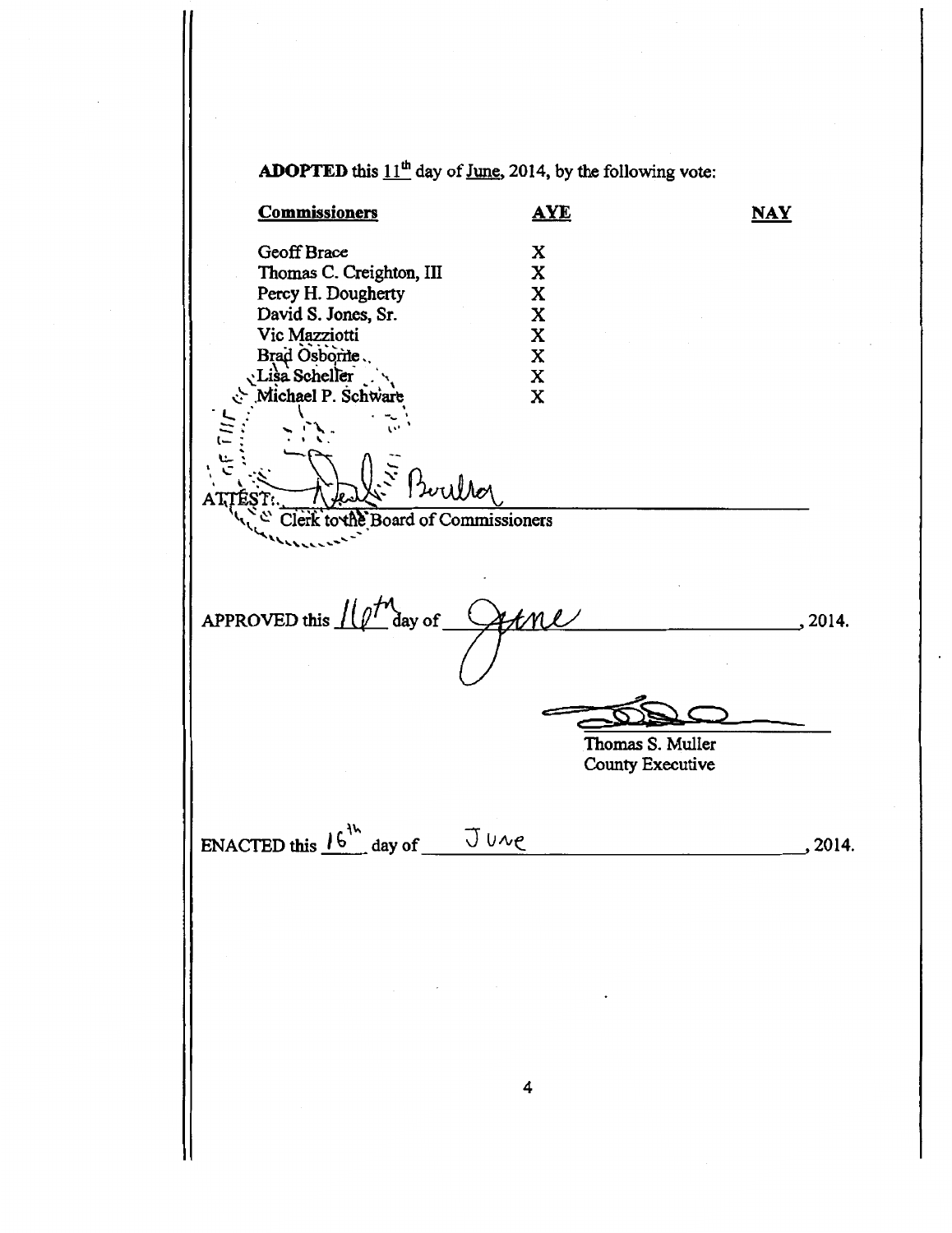COUNTY OF LEHIGH ORDINANCE 2014- NO. 112

## **CERTIFICATION**

I, DAVID BARILLA, Clerk to the Board of Commissioners of Lehigh County, do hereby certify that the attached is a true and correct copy of the ordinance adopted at a regular meeting of the Commissioners of Lehigh County held on the  $11<sup>th</sup>$  day of June, 2014, and approved on the 16<sup>th</sup> day of June, 2014 by the Lehigh County Executive, and effective on the 26<sup>th</sup> day of June,



DAVID BARILLA, Clerk Board of Commissioners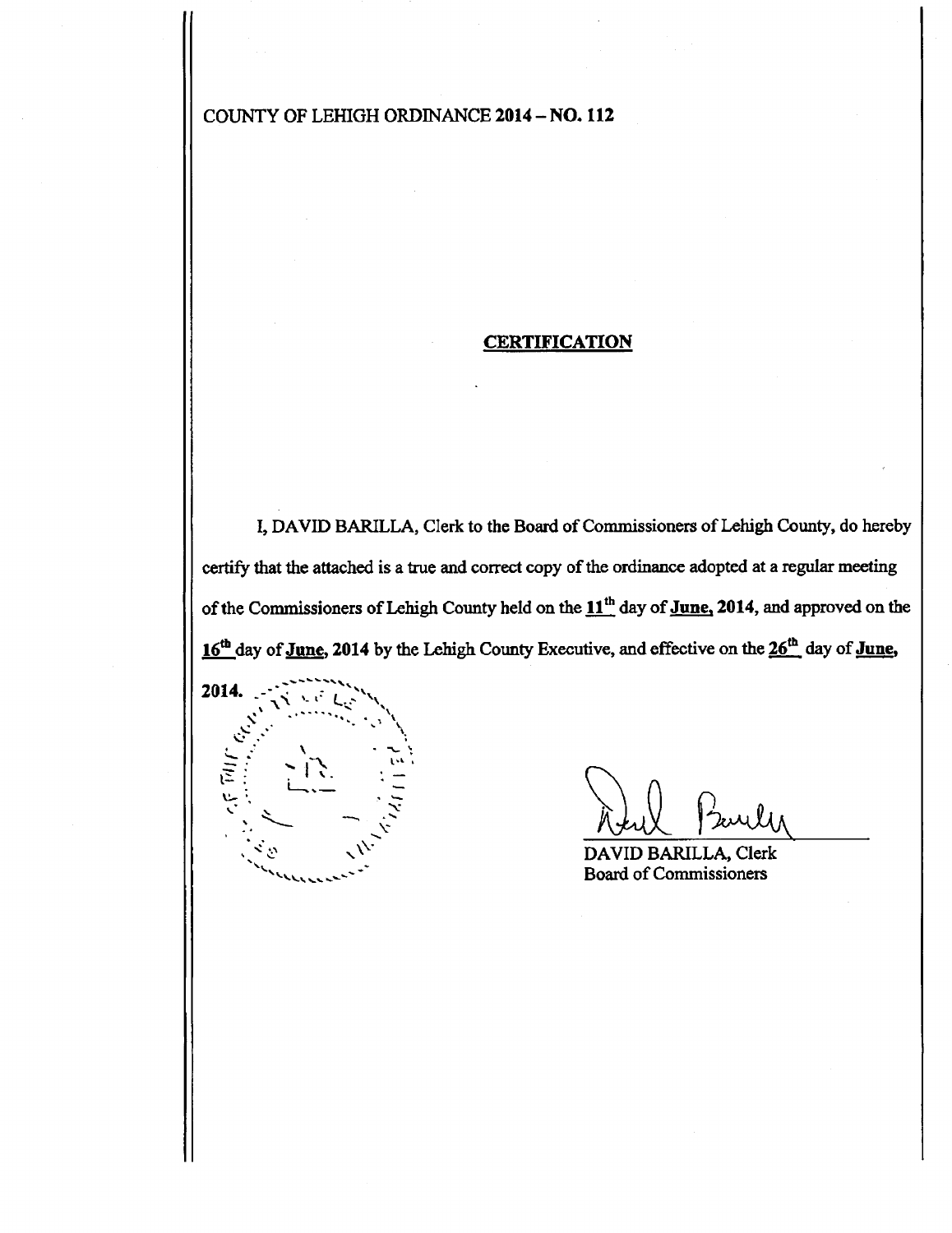## RESOLUTION OF THE LEHIGH COUNTY RETIREMENT BOARD RECOMMENDING CERTAIN CHANGES TO THE LEHIGH COUNTY RETIREMENT SYSTEM

WHEREAS, in 1971 the County of Lehigh (County) established its current retirement system in accordance with the County Pension Law, Act 96 of 1971, 16 P.S. §11651 et seq., which created a 1-60 or 1/60 class for member contributions; and

WHEREAS, the Lehigh County Retirement Board (Retirement Board) is responsible for the administration of the retirement system and has a fiduciary responsibility to manage the fund for the benefit of its members and retirees; and

WHEREAS, the Retirement Board has reviewed the future liabilities and potential expenses of the retirement system, and has evaluated the soundness of the system and has concluded that it would be in the long term best interests of the system to establish a second class or tier of retirement fund for newly elected or hired County officers and employees, commencing on January 1, 2015; and

WHEREAS, the new class would be established as a 1-70 or 1/70 class with a required member contribution rate of five percent (5%) of the member's salary.

#### NOW, THEREFORE, BE IT RESOLVED THAT,

The Lehigh County Retirement Board hereby recommends to the Lehigh County Executive and to the Board of Commissioners of Lehigh County that a two-tier retirement system be established as set forth herein.